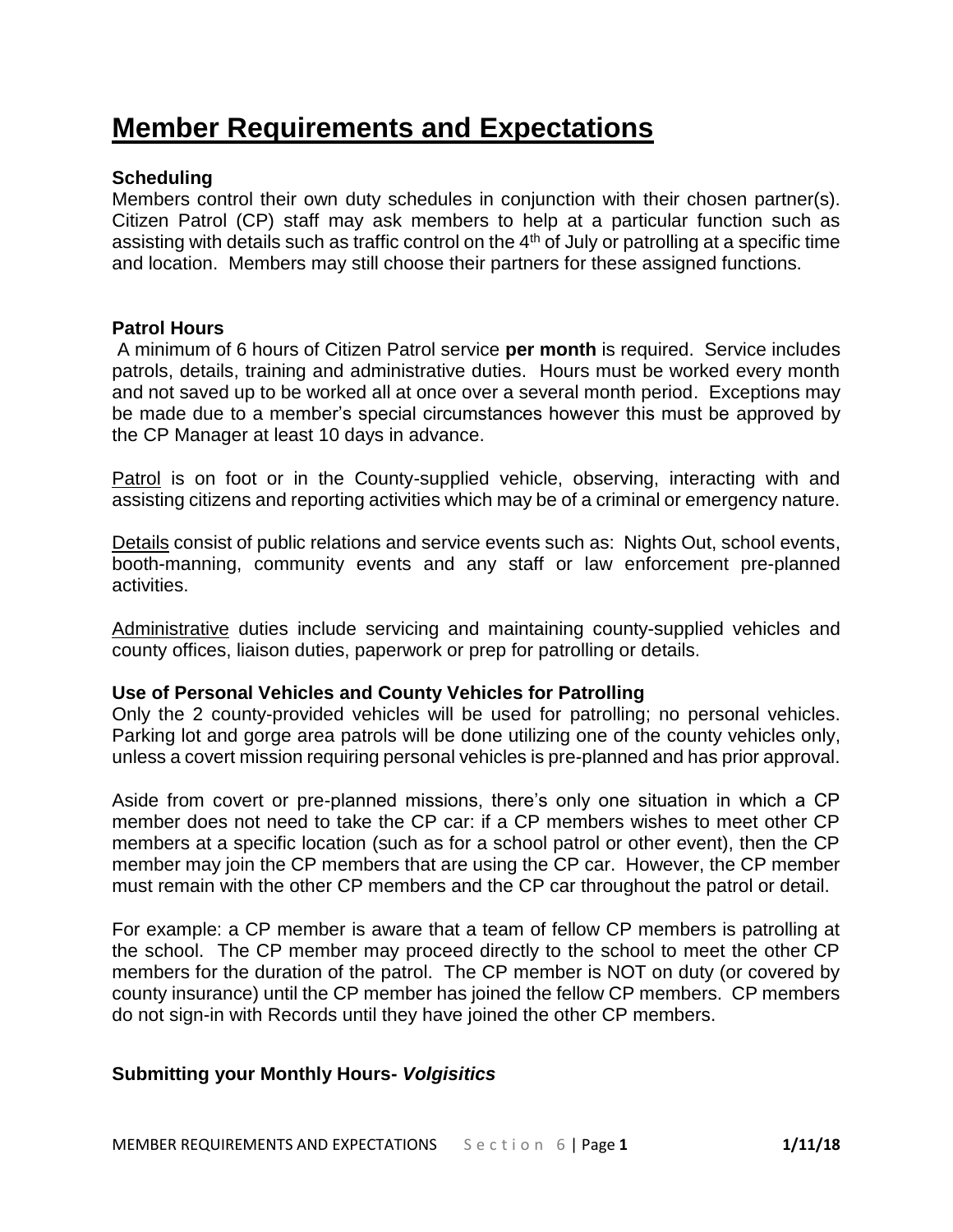Your patrols are logged into a binder in the Records Unit when you call Records. However, THIS INFORMATION IS NOT FORWARDED TO THE VOLUNTEER SERVICES UNIT. **YOU** are responsible for submitting your volunteer hours **by the 5th of the month following your duty month** using the Volgistics system to the County Volunteer Services Unit.

It's important to log your hours. This information is utilized by the Sheriff's Office when determining funding and potential equipment purchase or grants for the Citizen Patrol program. It can also be used as a tool for member recognition or even donation solicitation from the community.

*For more information on using the Volgistics system, see Section 7*

# **Leaves of Absence**

Leaves of absence are any period of time that would make it impossible for the member to complete that month's patrol hours. Leave types include: emergency, medical, vacation or other.

Non-medical leaves can be authorized for up to 90 days. Medical leaves can be authorized for up to 9 months.

Any member wishing a leave of absence must notify the Coordinator by phone or email in advance (except for emergency leaves that will be granted immediately) with the type of leave (but not the reason for the leave) specified. Leaves will be approved by the Manager.

Any leave lasting longer than 90 days will require the member turn in all County equipment, including their county-issued identification card. The member will be placed on the INACTIVE list. The member's identification card and equipment will be held for them until such time as they return, it is determined that the member will not be able to return within the indicated time limits or 1 year, whichever is later. After 1 year, a prior member wishing to return to the Citizen Patrol will have to go through the application process again, including issuance of a new identification card.

# **Training**

2-3 hour monthly trainings are offered on various CP related topics. All members are encouraged to attend the trainings. The trainings do count towards the 6-hour per month requirement. Certain trainings may require passing a test and/or recertification.

Training will be conducted by the Citizen Patrol staff and/or other instructors as determined will best meet the needs, and safety, of the members, the policies and procedures of the Sheriff's Office and for the betterment of relations with citizens. All members will take, and pass, the driving course and written test once a year.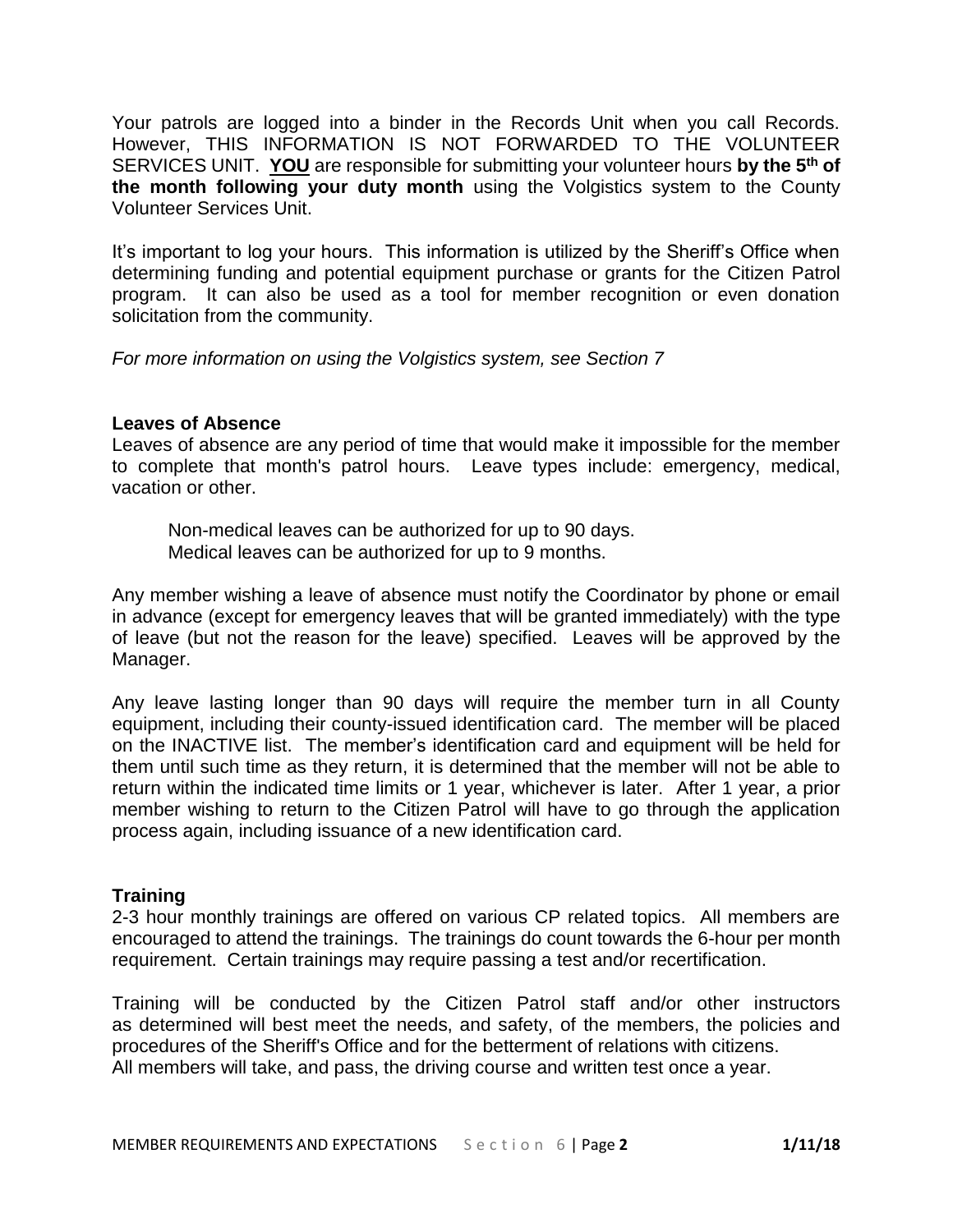'Outside' training (such as First Aid, the on-line ICS (Incident Command System) courses, training given by fire departments and others) may be counted toward training hours as long as such training is authorized beforehand by the Citizen Patrol coordinator.

# **Chain of Command**

All communications, requests for leave, approval of details, questions, issues, approvals will be addressed, via email, phone or in person to the CP Coordinator.

Any communication may be addressed directly to the CP Manager. Unless the member asks for confidentiality, such communication may be shared with the Coordinator or other members of the Sheriff's Office whom the Manager feels would help solve the issue and/or best meet the needs of the member.

## **Talking to the Media**

CP members should view reporters, journalists, cameramen and other members of the media as "citizens". CP members will not provide them with additional, confidential information that would not normally be released to other citizens. CP members will not partake in on-camera or off-camera interviews. Interview requests by the media must be approved via the Chain of Command. It's ok to release information such as the CP mission or your purpose in patrolling a particular area or event, however it must not be done on-camera without prior approval.

## **Confidentiality**

CP members may be given confidential information regarding suspects, suspect vehicles or criminal investigations. CP members will assume all of this information is confidential unless told otherwise. Members may receive this information via email or on the volunteer website. Members may not share this information with family, friends or spouses unless they are also a MCSO CP member. Members must take precautions to insure that printed and electronic versions of the information are not seen or accessible by non CP members.

# **Field Notebooks**

As part of your patrol equipment, all members should carry a small notebook and a pen. All activities will be logged in this notebook headed by the date, your partner(s), patrol areas or detail types. Log start and end times, patrol locations, significant calls for service, training meetings and other relevant activities. This information may be very important in the event that your training records are lost or if your hourly requirements are miscalculated. Furthermore, logging suspicious activities, car descriptions, license plates etc., may greatly assist a deputy in solving a crime.

# **Keep your Contact Information Up-to-Date**

A Citizen Patrol team chart has been established. This chart shows all of the assigned members and their contact information and can be used as a phone tree if necessary.